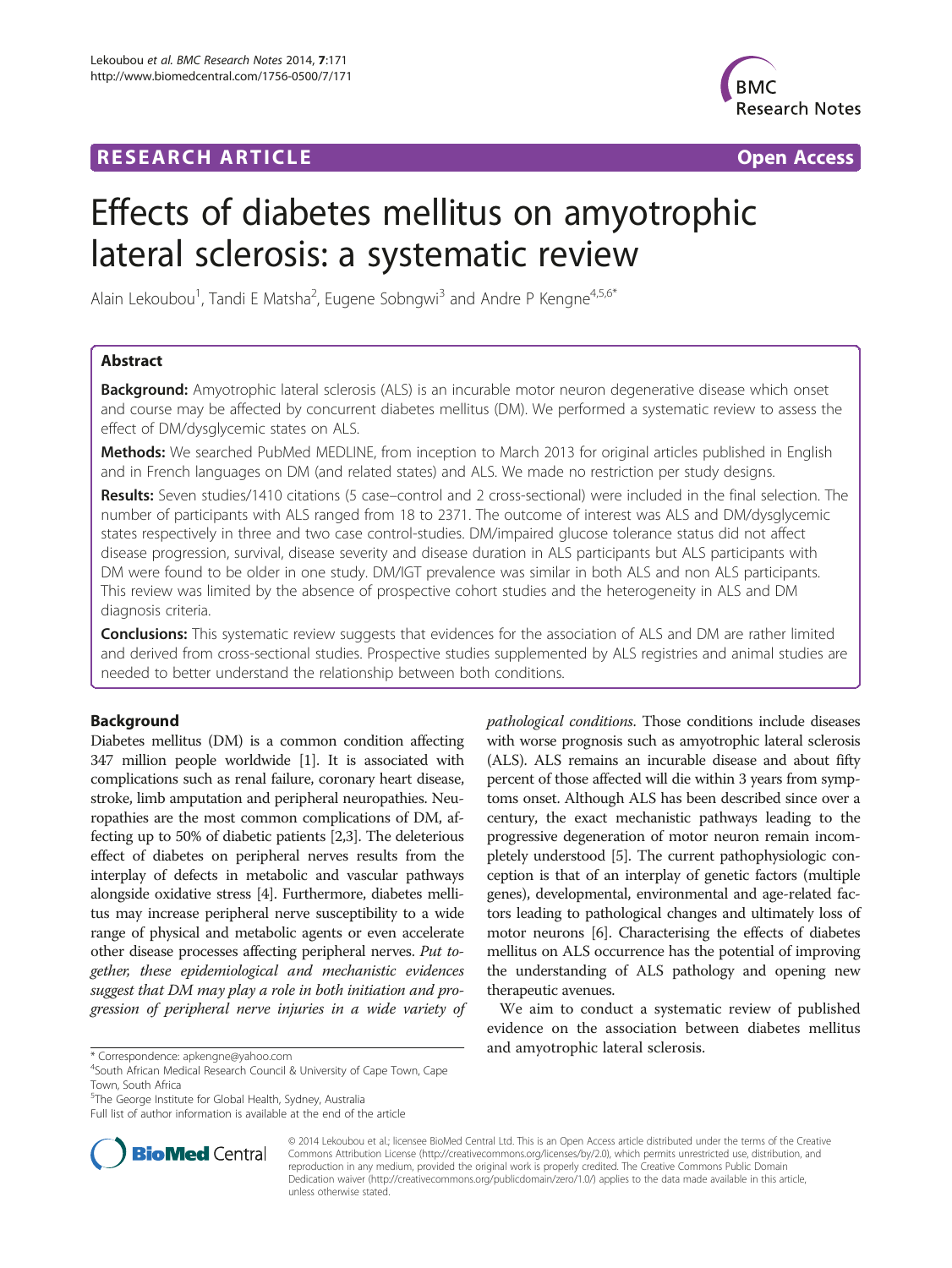## **Methods**

## Data sources and strategies

We searched PubMed MEDLINE, from inception to March 2013 for articles published in English and French languages on diabetes (and related states including glucose intolerance, hyperinsulinemia) and the risk of amyotrophic lateral sclerosis. We included the term "fronto-temporal dementia" (FTD) in the search strategy as there are compelling evidence to suggest that FTD and ALS are clinical expressions of the same disease spectrum [[5](#page-7-0)].

Search strategy included the following terms: ("Diabetes" OR "Diabetes mellitus" OR "Pre-diabetes" OR "Prediabetes" OR "Glucose intolerance" OR "Hyperinsulinemia" OR "Hyper-insulinemia" OR "hyperglycemia") AND ("neurodegeneration" OR "neurodegenerative diseases" OR "neurodegenerative disorders" OR "fronto-temporal dementia" OR "FTD" OR "amyotrophic lateral sclerosis" OR "ALS" OR "motor neuron disease" OR "Charcot disease" OR "Lou Gehrig disease" OR "frontotemporal lobe dementia") NOT ("animal"). In addition, we manually searched the reference lists of eligible articles and relevant reviews, and traced studies that had cited them through the ISI Web of science to identify additional published and unpublished data. Two evaluators (AL and APK) independently identified articles and sequentially screened them for possible inclusion. Eligible articles had to report on diabetes and its association/impact on ALS in human subjects. We made no restriction by study design, thus case-series, hospitalbased and population-based studies were considered for inclusion. Disagreements were solved by consensus.

## Data extraction

Two investigators (AL and APK) independently conducted data extraction and quality assessment. From each study, we extracted data on study setting, study design, study population characteristics, diagnostic criteria for ALS and diabetes mellitus/pre-diabetes states, measure of disease (ALS and diabetes mellitus) occurrence (incidence/prevalence) and measure of association between ALS and diabetes mellitus (Odd ratio and Relative risk).

## Data synthesis

Given the wide range of measures of association between DM/pre-diabetes and ALS across studies, as well as the variety of study designs, we opted to conduct a narrative analysis without a formal meta-analysis.

## Results

Figure [1](#page-2-0) describes the study selection process. Of the 1410 articles retrieved, 49 abstracts were selected for indepth evaluation (with most articles being excluded for not reporting on ALS but rather on other neurodegenerative diseases mainly dementia and Parkinson's disease) and 25 full texts were reviewed, of which 7 were included in the final selection. Descriptive data and main results are summarized in Table [1](#page-3-0). Five were case–control and two were cross-sectional studies. All the seven studies were conducted in western countries including 4 in the USA, 1 in France, Romania and Finland each. The overall study size varies from 18 to 2371 participants with ALS. Diagnosis of ALS was based on EL Escorial criteria in 3 studies [[7-9](#page-7-0)], on clinical criteria only in one study [\[10\]](#page-7-0), on the combination of clinical and electromyographic (EMG) criteria in one study [\[11\]](#page-7-0); and it was not reported in two studies [\[12,13\]](#page-7-0). Likewise the diagnosis of diabetes mellitus and impaired glucose tolerance varies across studies. Two studies used the WHO 1997 criteria [\[8,9\]](#page-7-0), one study use the United states public health service and the national diabetes data group criteria [\[12\]](#page-7-0), while diagnosis criteria for diabetes mellitus and dysglycemia were not provided in 3 studies.

## Case control studies

In three studies, the outcome of interest was related to ALS [\[7](#page-7-0)-[9](#page-7-0)]; these studies reported on the association between diabetes mellitus/IGT status in ALS and the rate of progression (2 studies), survival rate (2 studies), age of onset (1 study), disease duration (1 study) and disease severity (1 study). In two other studies [\[11,13\]](#page-7-0), the rate of diabetes mellitus/IGT was compared between ALS and non ALS participants. DM/IGT status did not affect disease progression, survival, disease severity and disease duration in ALS participants but ALS participants with DM were found to be older in one study. DM/IGT prevalence was similar in both ALS and non ALS participants.

#### Cross-sectional studies

Two cross-sectional studies reported a prevalence of IGT/DM ranging from 50 to 56% among ALS participants [[10,12\]](#page-7-0). In one study, the authors reported that IGT/DM prevalence was higher in ALS compared to the general population in the same region.

## **Discussion**

According to this systematic review, diabetes mellitus and dysglycemia appear to be more frequent among patients with ALS, but do not seem to affect progression of disease, disease severity, disease duration and survival in these patients. Evidences however are either very limited or mostly derived from single institution, retrospective, case control and cross-sectional studies. Diagnosis criteria for ALS and DM/IGT vary substantially across existing studies, reflecting different time periods where those studies were conducted. For instance the EL Escorial criteria for ALS diagnosis were adopted in the year 2000 while 4 of the 7 included studies were conducted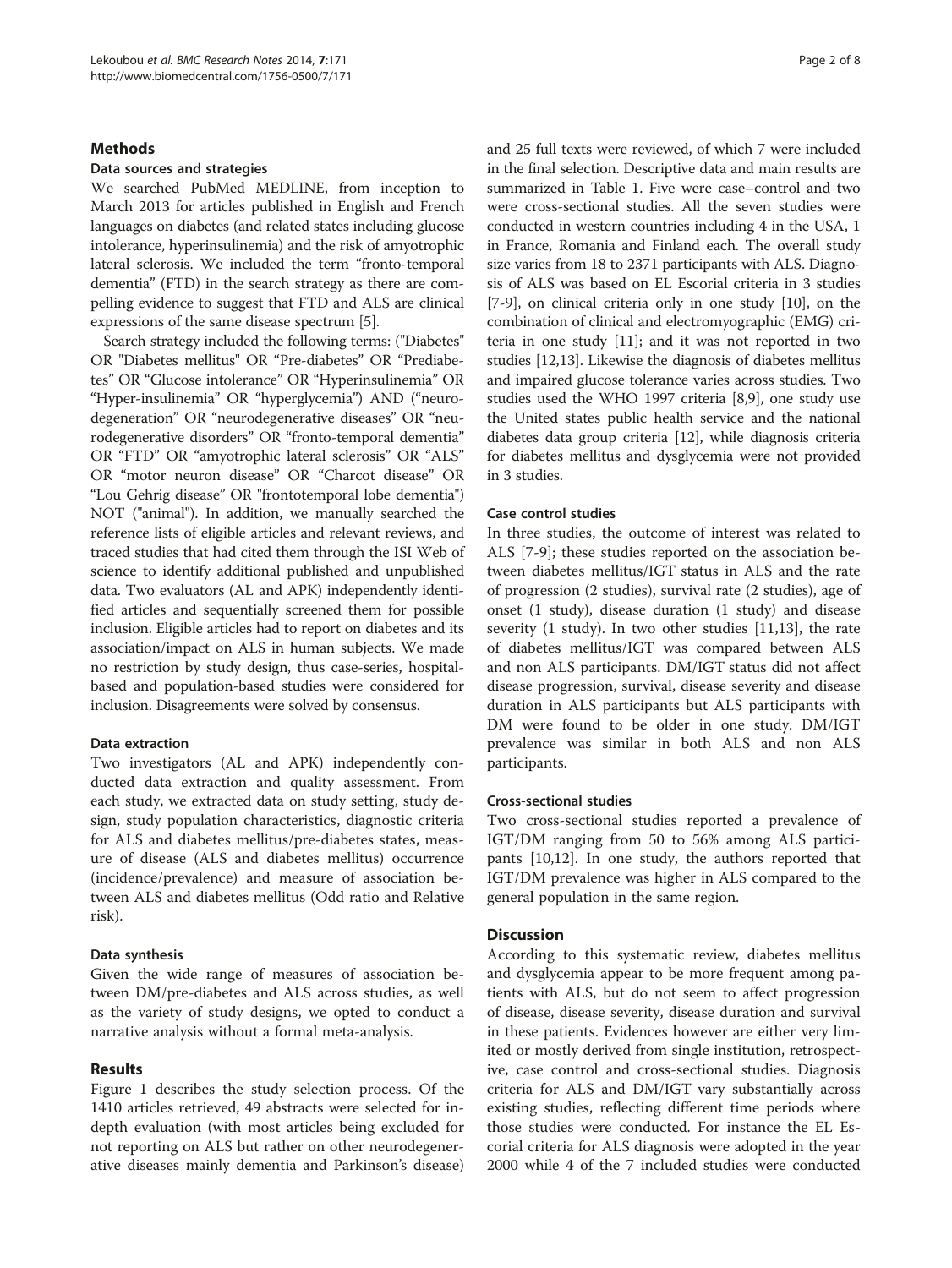<span id="page-2-0"></span>

before 2000. Similarly, DM/IGT diagnosis criteria have been revised a few times in recent decades.

The lack of an association between DM/IGT and ALS reported in this review seems to be inconsistent with the known deleterious effect of DM on peripheral nerves. Similarly, studies looking at the association between ALS status/survival and metabolic abnormalities closely related to DM such as obesity and hyperlipidaemia have yielded conflicting results while in animal models, hypermetabolism and mitochondrial dysfunction observed in ALS suggest a link between energy expenditure, adiposity and motor neuron degeneration [\[14](#page-7-0)-[18](#page-7-0)]. ALS patients are usually thin at least at the advanced stage of the disease possibly, as the result of poor oral intake (due at least in part to dysphagia) and hypermetabolism, suggesting interplay between metabolic abnormalities and ALS onset or progression. A few reasons could explain this apparent paradox including methodological issues. Most studies were case control, retrospective, cross-sectional or single-centre and there were significant heterogeneity in definitions of exposure and outcome

variables across studies. Furthermore sample sizes were likely not large enough to reliably capture any sizable association. ALS is a multifactorial diseases whereby genetic, developmental and environmental factors interplay, resulting in loss of both primary and secondary motor neurons [[5\]](#page-7-0). While the association between DM and ALS has not been rigorously tested in humans, there are suggestions from animal models that DM/IGT may interfere with ALS onset or progression through several mechanisms such as reactive oxidative species-mediated glucotoxicity or by the mean of neuro-inflammation. For instance, superoxide dismutase 1 (SOD1) mutation has been described in several families with ALS. SOD1 dysfunction which results in an increased intra-cellular reactive oxygen species also plays a major role in diabetes neuropathy. Animal models of ALS also suggest a role of neuroinflammation in the events leading to motor neuron loss and disease progression including microglial dysregulation, an increased secretion of pro-inflammatory markers such as INF-γ, TNF-α, a decreased secretion of protective cytokines such as IL-4, Th1-lymphocytes infiltration and Th-2 depletion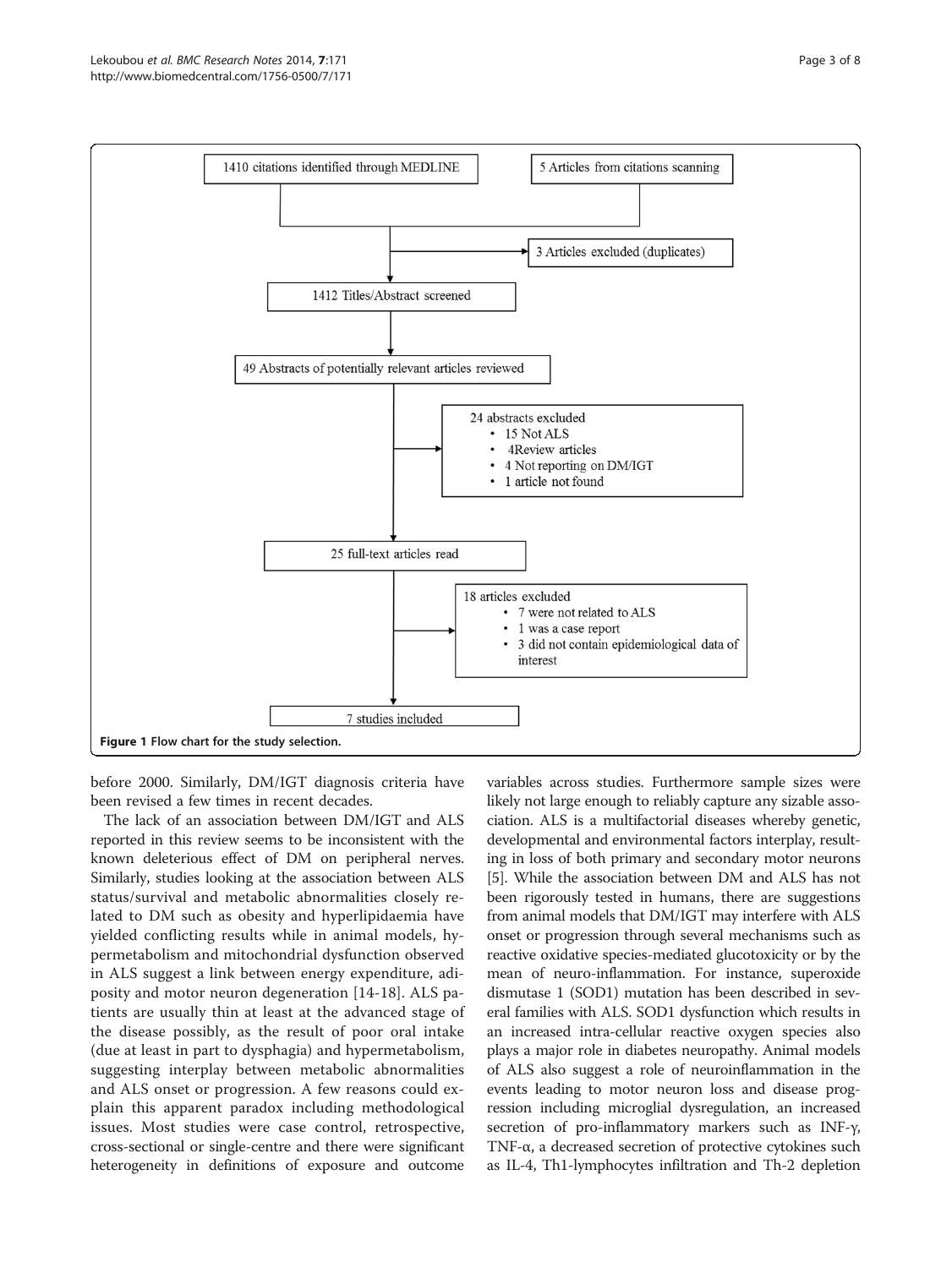| Authors,<br>Year of<br>publication | Country<br>setting       | Design<br>period of<br>study               | <b>Population characteristics</b>                                                  |                      | ALS diagnostic criteria Diabetes mellitus and<br>pre-diabetes states<br>diagnostic criteria   | <b>Outcomes of interest</b>                                                                     | <b>Comments including</b><br>association between<br>DM and risk of ALS<br>onset, progression or<br>survival                       |
|------------------------------------|--------------------------|--------------------------------------------|------------------------------------------------------------------------------------|----------------------|-----------------------------------------------------------------------------------------------|-------------------------------------------------------------------------------------------------|-----------------------------------------------------------------------------------------------------------------------------------|
| Jawaid [7],<br>2010                | USA Hospital-<br>based   | Case-control                               | N: 274                                                                             | El Escorial criteria | Not provided                                                                                  | Rate of progression beta<br>coefficient (95% CI): -0.07<br>$(-2.40 - 0.74)$ , P = 0.30          | Adjustment performed<br>for possible confounders<br>including BMI change,<br>gender, APoE genotype<br>and Site of onset,          |
|                                    |                          | 1999-2004                                  | Age: 52y                                                                           |                      |                                                                                               | Survival beta coefficient (95% CI)<br>$0.10$ (-0.93-3.49) P = 0.25                              |                                                                                                                                   |
|                                    |                          |                                            | M: 171                                                                             |                      |                                                                                               |                                                                                                 |                                                                                                                                   |
|                                    |                          |                                            | Patient with pre-morbid DM<br>were compared with patients<br>without pre-morbid DM |                      |                                                                                               |                                                                                                 |                                                                                                                                   |
| Jawaid [8],<br>2010                | USA Hospital-<br>based   | Retrospective<br>Case-control<br>1984-2007 | Cases (ALS with pre-morbid<br>DM):                                                 | El Escorial criteria | Diabetes mellitus                                                                             | Age of onset in years: ALS with<br>DM 60.3 vs. ALS without DM:<br>56.3 ( $p < 0.02$ )           | Adjustment performed<br>for possible confounders<br>including gender and site<br>of onset                                         |
|                                    |                          |                                            | N: 175                                                                             |                      | Two FBG ≥ 126 mg/dl or two<br>$RBG \geq 200$ mg/dl at or before<br>the time of ALS diagnosis. | Rate of progression (AALS/<br>month): ALS with DM 3.58 vs.<br>ALS without DM: 3.01 (p: NS)      |                                                                                                                                   |
|                                    |                          |                                            | Age: 60y                                                                           |                      |                                                                                               | Survival (years): ALS with DM:<br>3.60 vs. ALS without DM 3.04<br>(p: NS)                       |                                                                                                                                   |
|                                    |                          |                                            | M: 62                                                                              |                      |                                                                                               |                                                                                                 |                                                                                                                                   |
|                                    |                          |                                            | Control (ALS without<br>pre-morbid DM):                                            |                      |                                                                                               |                                                                                                 |                                                                                                                                   |
|                                    |                          |                                            | N: 2196                                                                            |                      |                                                                                               |                                                                                                 |                                                                                                                                   |
|                                    |                          |                                            | Age: 56y                                                                           |                      |                                                                                               |                                                                                                 |                                                                                                                                   |
|                                    |                          |                                            | M: 66                                                                              |                      |                                                                                               |                                                                                                 |                                                                                                                                   |
| Pradat [9],<br>2010                | France<br>Hospital-based | Case-control                               | ALS:                                                                               | El Escorial criteria | 75 g OGTT                                                                                     | Prevalence of IGT in ALS vs.<br>control (33% vs. 9.5% p = 0.13)                                 | OGTT compared between<br>ALS patients and controls.                                                                               |
|                                    |                          |                                            | N: 21 (including 7 with IGT)                                                       |                      | DM: FPG > 7.0 mmol/l or the<br>2-h post-load blood glucose<br>concentration > 11.0 mmol/l.    | Disease duration ALS with IGT<br>vs. ALS without IGT (17 months<br>vs. 20 months, $p = 0.62$ ), | No adjustment performed<br>for possible confounders<br>with IGT vs. ALS without<br>IGT (17 months vs.<br>20 months, $p = 0.62$ ), |
|                                    |                          |                                            | Age: 53y                                                                           |                      | IFPG: FPG between 6.1 and<br>7.0 mmol/l.                                                      | ALSFRS ALS with IGT<br>35 months vs. ALS without IGT<br>35 months, $p = 0.89$ )                 |                                                                                                                                   |

## <span id="page-3-0"></span>Table 1 Features of studies included in the final review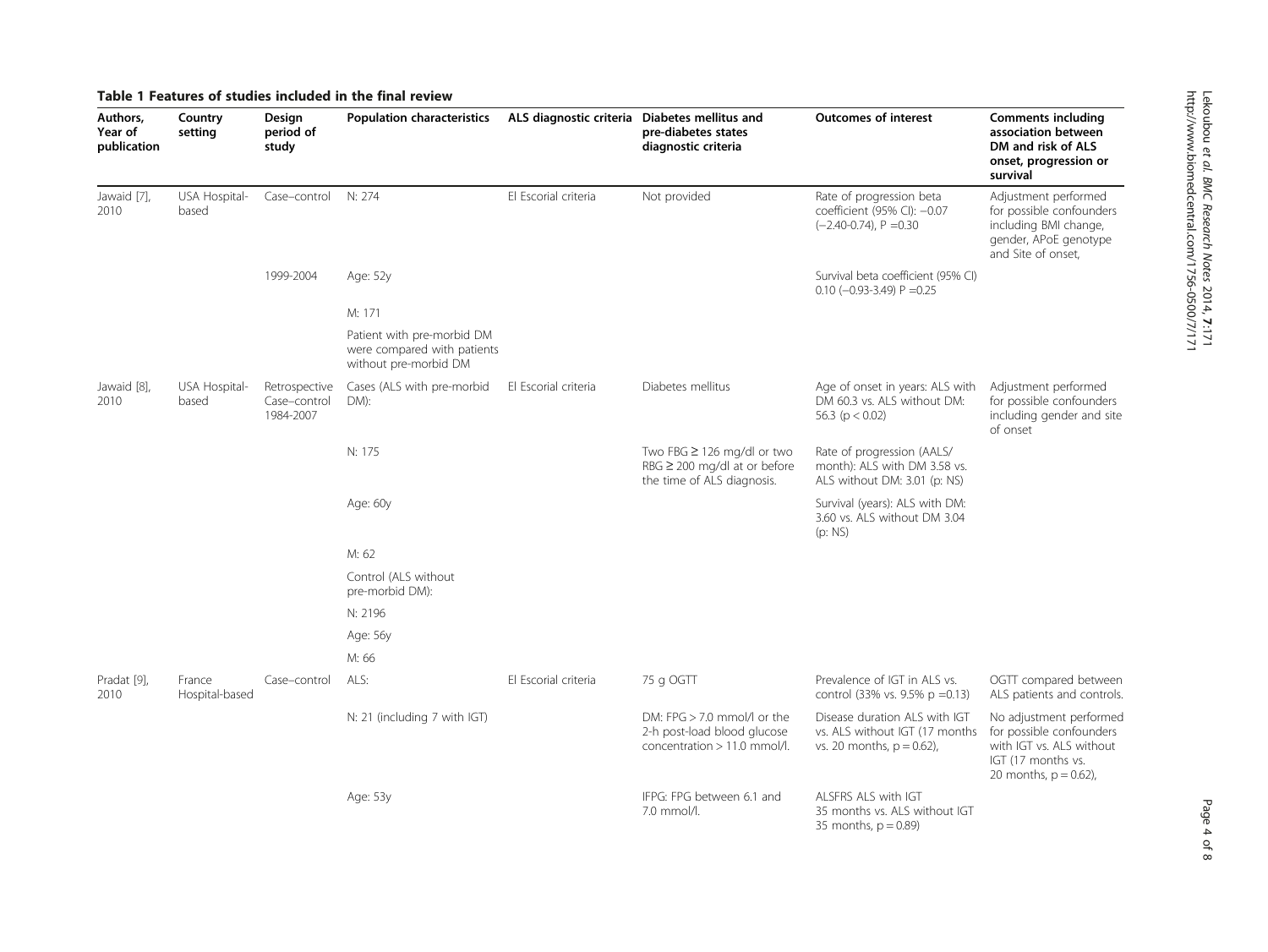## Table 1 Features of studies included in the final review (Continued)

|                            |                           |                    | M: 86%                                     |                                                                                                                                     | IGT: FPG < 7.0 mmol/l and<br>2-h blood glucose of<br>7.8-11.0 mmol/l                                               |                                            |                                                                                                                                          |
|----------------------------|---------------------------|--------------------|--------------------------------------------|-------------------------------------------------------------------------------------------------------------------------------------|--------------------------------------------------------------------------------------------------------------------|--------------------------------------------|------------------------------------------------------------------------------------------------------------------------------------------|
|                            |                           |                    | Control (non ALS):                         |                                                                                                                                     |                                                                                                                    |                                            |                                                                                                                                          |
|                            |                           |                    | N: 21                                      |                                                                                                                                     |                                                                                                                    |                                            |                                                                                                                                          |
|                            |                           |                    | Age: 53y                                   |                                                                                                                                     |                                                                                                                    |                                            |                                                                                                                                          |
|                            |                           |                    | M: 86%                                     |                                                                                                                                     |                                                                                                                    |                                            |                                                                                                                                          |
| lonacescu<br>$[10]$ , 1968 | Romania<br>Hospital based |                    | Cross-sectional N: 18 participans with ALS | Clinical diagnosis: signs    Not provided<br>of peripheral motor<br>neuron disease in<br>upper and lower<br>limbs + pyramidal signs |                                                                                                                    | Abnormal OGTT: 50%                         |                                                                                                                                          |
|                            |                           |                    | Age: 52y                                   |                                                                                                                                     |                                                                                                                    | Exaggerated sensitivity to<br>insulin: 61% |                                                                                                                                          |
|                            |                           |                    | M: 10                                      |                                                                                                                                     |                                                                                                                    |                                            |                                                                                                                                          |
| Koerner [12],<br>1976      | USA Hospital-<br>based    | Cross<br>sectional | Retrospective N: 34 participants with ALS  | NA.                                                                                                                                 | USPHS criteria/100 g glucose<br>load:                                                                              | 56% of ALS patient had an IGT<br>or DM     | Authors reported that the<br>frequency of IGT and DM<br>in ALS participants was<br>higher than in other Asian<br>pacific regions and USA |
|                            |                           |                    |                                            |                                                                                                                                     | IGT: 2-hour post glucose load ><br>$mean + 2SD$                                                                    |                                            |                                                                                                                                          |
|                            |                           |                    | Age: NA                                    |                                                                                                                                     |                                                                                                                    |                                            |                                                                                                                                          |
|                            |                           |                    | M: NA                                      |                                                                                                                                     |                                                                                                                    |                                            |                                                                                                                                          |
| Harno [11],<br>1984        | Finland<br>Hospital based | Case-control       | Cases:                                     | of lower motor neuron<br>disease. Signs of upper<br>motor neuron disease<br>could be present                                        | Clinical and ENMG signs  Diabetes: FPG of ≥140 mg/dL<br>(7.8 mmol/L) or a 2-hour $PG \geq$<br>200 mg/dL in an OGTT | Diabetes:                                  | No adjustment for<br>possible confounders                                                                                                |
|                            |                           |                    | N: 21                                      |                                                                                                                                     | IGT: FPG <7.8 mmol/l, PG-1 h<br>>11.1 mmol/l, PG-2 h<br>7.8-11.0 mmol/l)                                           | Case: 5%                                   |                                                                                                                                          |
|                            |                           |                    | Age: 59y                                   |                                                                                                                                     | PG-1 h >11.1 mmol/l, PG-2 h<br>7.8-11.0 mmol/l)                                                                    | Control: 10%                               |                                                                                                                                          |
|                            |                           |                    | M: 14                                      |                                                                                                                                     |                                                                                                                    | $OR = 0.45$ (95% CI: 0.03-8.02)            |                                                                                                                                          |
|                            |                           |                    | Control                                    |                                                                                                                                     |                                                                                                                    | Abnormal OGTT:                             |                                                                                                                                          |
|                            |                           |                    | N: 10                                      |                                                                                                                                     |                                                                                                                    | Case: 19%                                  |                                                                                                                                          |
|                            |                           |                    | Age: 61y                                   |                                                                                                                                     |                                                                                                                    | Control: 20%                               |                                                                                                                                          |
|                            |                           |                    | M:2                                        |                                                                                                                                     |                                                                                                                    | $OR = 0.94$ (95% CI: 0.14-6.25)            |                                                                                                                                          |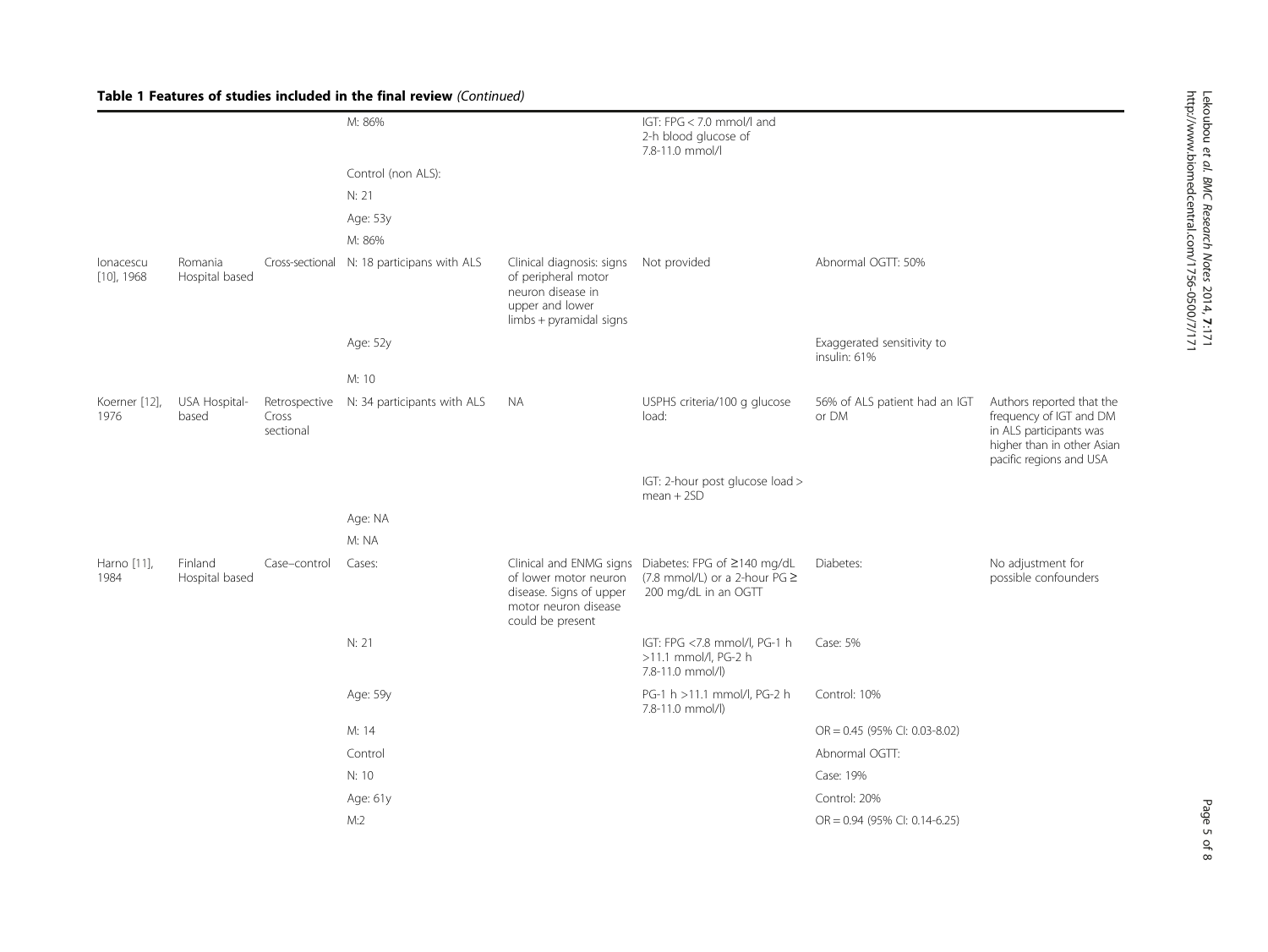## Table 1 Features of studies included in the final review (Continued)

| Armon [13],<br>1991 | <b>USA</b><br>Population-<br>based | Retrospective N: 45<br>Case-control<br>1925-87 |          | <b>NA</b> | Not provided "Diabetes as<br>diagnosed and treated by<br>physicians" | Diabetes:           | No adjustment for<br>possible confounders |
|---------------------|------------------------------------|------------------------------------------------|----------|-----------|----------------------------------------------------------------------|---------------------|-------------------------------------------|
|                     |                                    |                                                | Age: 68y |           |                                                                      | $OR = 1 (0.29-3.5)$ |                                           |
|                     |                                    |                                                | M:51%    |           |                                                                      | Case: 13%           |                                           |
|                     |                                    |                                                | Controls |           |                                                                      | Control: 13%        |                                           |
|                     |                                    |                                                | N: 90    |           |                                                                      |                     |                                           |
|                     |                                    |                                                | Age: NA  |           |                                                                      |                     |                                           |
|                     |                                    |                                                | M: NA    |           |                                                                      |                     |                                           |

ALS: Amyotrophic lateral sclerosis, DM: Diabetes mellitus, N: sample size, M: male sex, 95% CI: 95% confidence interval, BMI: Body mass index, FBG: Fasting blood glucose, RBG: Random blood glucose, FPG: Fasting plasma glucose, OGTT: Oral glucose tolerance test, IGT: Impaired glucose tolerance test, IFPG: Impaired fasting plasma glucose, PG: Plasma glucose, ENMG: Electroneuromyography, ALSFRS: Amyotrophic lateral sclerosis functional rating scale, AALS: Appel amyotrophic lateral sclerosis score, RR: relative risk, NA: Not available, y: years.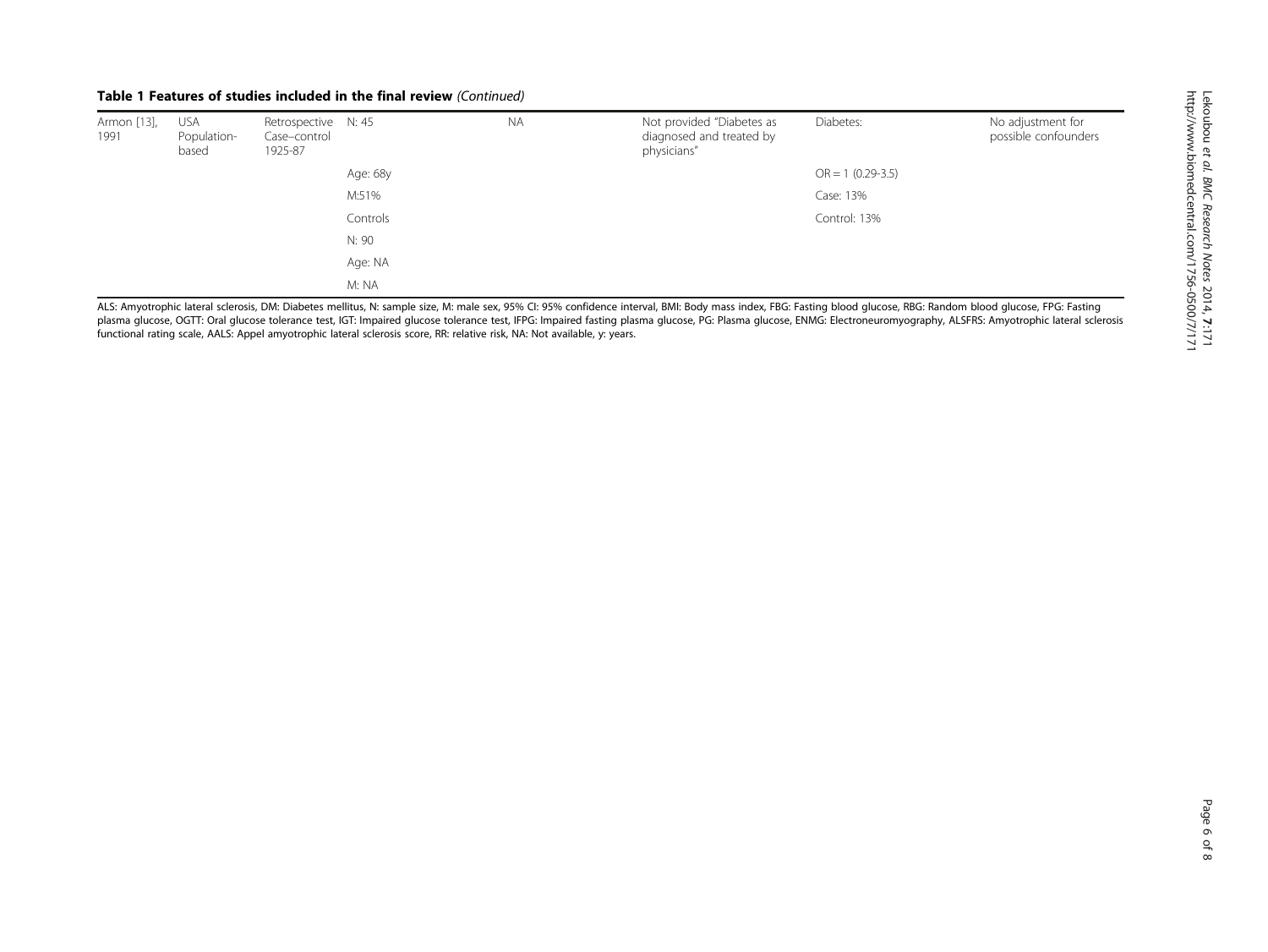[[5,19](#page-7-0)-[21](#page-7-0)]. The concept that DM is an inflammatory states and that it precisely induces the same metabolic abnormalities support the hypothetic role of diabetes in the pathogenesis and progression of ALS [\[22-25\]](#page-7-0). However it is worth recalling that most animal models have been derived from the transgenic mouse model overexpressing SOD1 (which is non diabetic but rather lean and hypermetabolic) while only 2% of ALS are related to this mutation [[5\]](#page-7-0). Interestingly, more candidates genes including TDP-43 gene, FUS gene and the most recent and most common C9orf72 gene expansion, which phenotype is distinctively different from other forms of ALS have been reported more frequently; but animal models-when they exist- do not mimic clinical phenotypes of ALS as closely as SOD1 mouse [\[5](#page-7-0)].

While investigating the relationship between DM and ALS has the potential of shedding light on some pathological and therapeutic aspects of ALS, these efforts may nevertheless be hindered by several shortcomings. Evidence from such an association would be best derived from prospective studies; however the short survival rates among ALS participants would make such a study particularly difficult to conduct. In addition, achieving large sample size comparable to those of common complex diseases like DM would be a challenge for a rare disease such as ALS. Collaborative efforts would hopefully overcome this specific challenge. Beside the difficulties related to conducting prospective studies, ALS has not received the same consideration as other neurological diseases which may explain why after more than a century there are very few intervention/drugs that alter the clinical course of the disease. Fortunately, the recent growing interest of the scientific community has led to the development of animal models-though the complexity of the disease would require more models- which may contribute to improve among others, the understanding of the relationship between DM and ALS. Likewise, ALS registries are important components of a multi-level strategy and would include data on diabetes mellitus status. Lastly, criteria for ALS diagnosis, ALS severity scoring and diabetes mellitus have changed across years, therefore making comparisons across studies challenging. There is a need to standardize current ALS diagnosis criteria which would include merging data from the most widely used criteria i.e. the El Escorial and the Airlie House criteria. Likewise, it is suggested that the amyotrophic lateral sclerosis functional rating scale (the most widely used score for assessing disease severity and progression in ALS) would not be linear in early and late stage of disease hence, this should be accounted for in statistical analysis [\[26\]](#page-7-0). New candidate variables will need to be evaluated. Disease-severity scales deserve to be revisited and standardized; for instance recent findings that those with dysexecutive functions progress more rapidly suggest that a clinical classification based on cognitive function at diagnosis and rate of progression would be more useful than the traditional upper/lower motor neuron and site of involvement classification [\[27\]](#page-7-0).

To the best of our knowledge, this is the first attempt to systematically summarize data on the association between ALS and DM. In line with the recent trends, our systematic review may increase awareness among ALS scientists on the need to define subtypes of ALS and probe into common mechanistic pathways between diabetes mellitus and ALS. We are well aware of the limitations of our review. First, the wide heterogeneity between studies designs and outcomes precluded a refined summary of results and particularly the ability to perform a meta-analysis. Second, evidences were derived uniquely from cross-sectional studies and case–control studies therefore, making it impossible to establish the sequence of occurrence or an attempt to draw a mechanistic relationship between ALS and DM. Third, we could not assess publication biases.

## Conclusions

In conclusion, this systematic review suggests that evidence for the association of ALS and DM are rather limited and derived from observational studies. Prospective studies supplemented by ALS registries and animal studies are needed to better understand the relationship between both conditions. Those studies should ideally focus on common mechanistic pathways between ALS and DM such as increased intracellular reactive species, mitochondrial dysfunctions, inflammation as well as pathways through which DM may induce neurodegneration in other parts of the CNS. Such pathways include among other defects in insulin production, insulin resistance and clustering of cardiovascular risk factors and their neuro-toxic effects. Findings from these studies may ultimately pave the way to improving the dread prognosis of ALS.

#### Competing interests

The authors declare that they have no competing interest.

#### Authors' contributions

AL took part in the study conception, did the literature search, study selection and data extraction, and drafted the manuscript. TEM took part in the study design and critically revised the manuscript. ES took part in the study design and critically revised the manuscript. APK took part in the study conception, study selection and data extraction and helped to draft the manuscript. All authors read and approved the final manuscript.

#### Author details

<sup>1</sup>Neurological and Neurosurgical Hospital, Lyon, France. <sup>2</sup>Department of Biomedical Technology, Faculty of Health and Wellness Sciences, Cape Peninsula University of Technology, Cape Town, South Africa. <sup>3</sup>National Obesity Centre, Yaounde Central Hospital and Faculty of Medicine and Biomedical Sciences, University of Yaoundé 1, Yaoundé, Cameroon. <sup>4</sup>South African Medical Research Council & University of Cape Town, Cape Town, South Africa. <sup>5</sup>The George Institute for Global Health, Sydney, Australia.<br><sup>6</sup> Julius Center for Health Sciences and Primary Care, University Medical <sup>6</sup>Julius Center for Health Sciences and Primary Care, University Medical Center Utrecht, Utrecht, The Netherlands.

#### Received: 11 December 2013 Accepted: 20 March 2014 Published: 24 March 2014